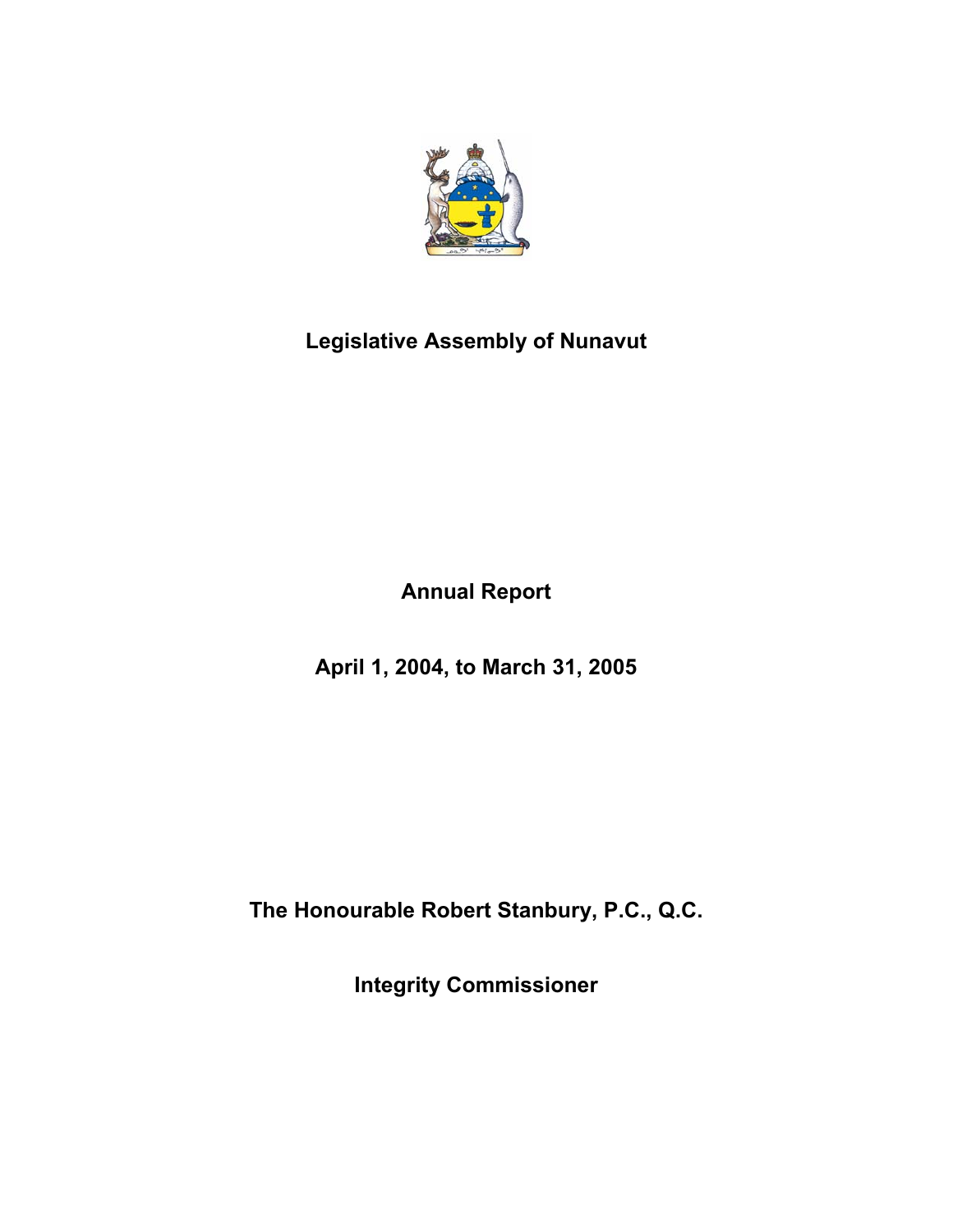Integrity Commissioner of Nunavut AFJ< <br />
«



Commissaire à l'intégrité du Nunavut Immimut Agviarutiqaqtailimanirmut Kamisana

April 18, 2005

The Honourable Jobie Nutarak, MLA, Speaker, Legislative Assembly of Nunavut, Iqaluit, Nunavut

Mr. Speaker:

In accordance with section 57 of the *Integrity Act,* I have the honour to submit my annual report to the Legislative Assembly of Nunavut covering the fiscal year April 1, 2004, to March 31, 2005.

Respectfully,

Robert Stanbury

E-mail: rstanbury@assembly.nu.ca 607 Edgewater Cr., Burlington, ON L7T 3L8 Tollfree telephone from Nunavut: 1-888-398-2785 Fax/phone: 1-905-637-6576 www.integritycom.nu.ca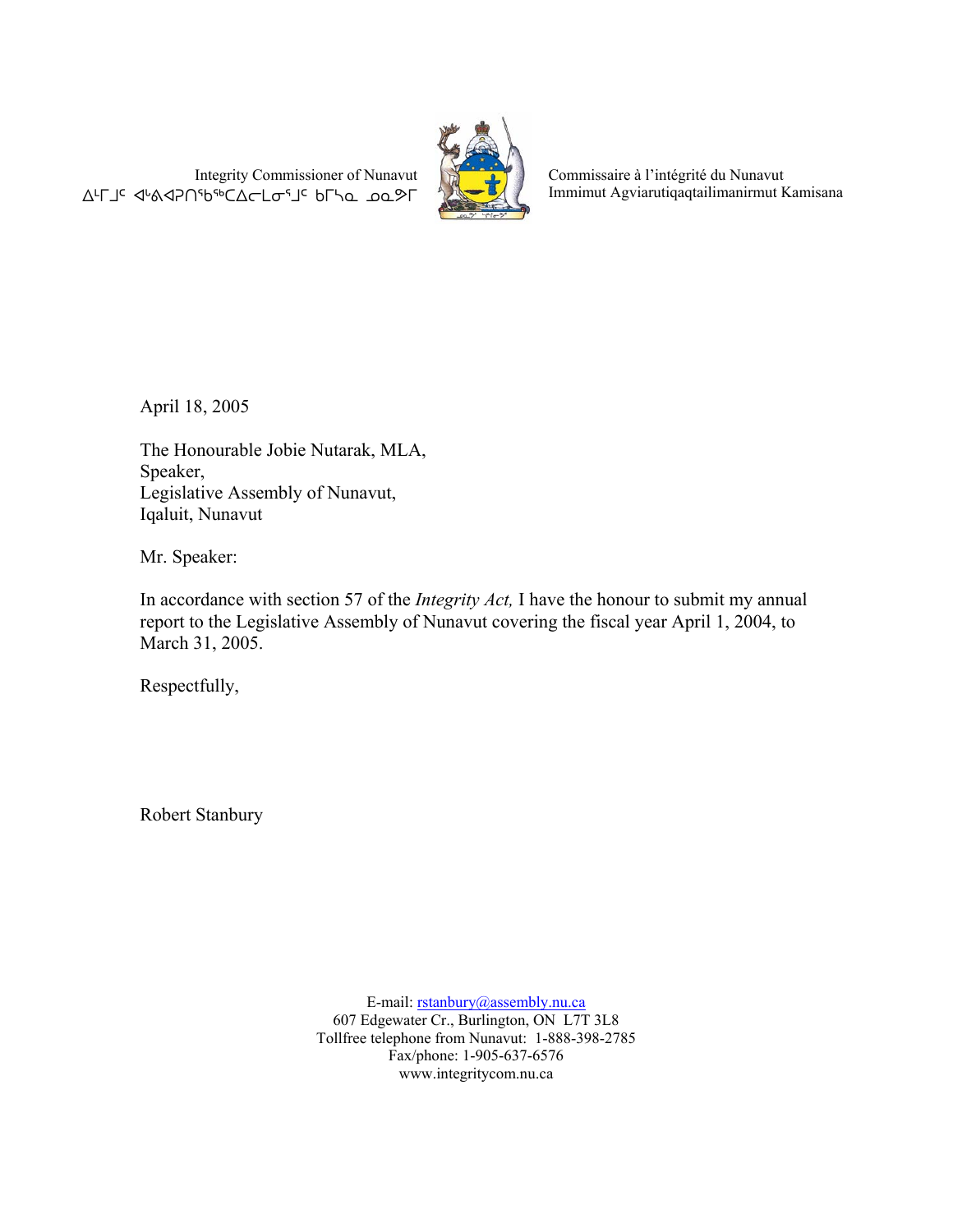# **Annual Report 2004-2005 Integrity Commissioner**

My sixth annual report covers the fiscal year from April 1, 2004, to March 31, 2005, a year when events reminded us of two basic principles on which a culture of integrity are founded: openness and accountability.

The Integrity Commissioner's prime purpose, under the *Integrity Act,* is to promote fulfillment of Members' obligation to favour the public interest over private advantage. The Integrity Commissioner is empowered to advise Members, review their compliance and on finding of any breach recommend sanctions which the Assembly may impose. Other assignments may be undertaken at the request of the Assembly or the Management and Services Board.

Under the *Nunavut Elections Act*, the Integrity Commissioner has jurisdiction to enter into a compliance agreement, as an alternative to prosecution, with a person alleged to have committed an offence under that Act.

In both branches of this mandate, enforcement procedures were implemented for the first time during the past year.

## *Integrity Act*

In my last report I summed up and celebrated the Legislative Assembly's first five years of commitment and adherence to the highest ethical values. Less than a month later, the first Member was found to be in breach of the *Integrity Act.* That lapse interrupted an enviable record. But it gave sharper focus to the duty of disclosure and offered the first test of the Assembly's self-imposed system of standards and accountability. The resulting review gave both the individual Member and the Assembly an opportunity to reassert and renew their commitment to a culture of integrity.

It might be useful, under the circumstances, to recapitulate some background covered in my last report. The fundamental principle of the *Integrity Act* is transparency, allowing electors to choose legislators from the widest spectrum of talents and to judge their ethical performance with full public knowledge of their private interests. Members of the Assembly are required to disclose annually the source and nature of their family assets and income. In the course of their duties, they must declare any conflict of interest and not take part in discussions or decisions on matters in which a conflict could be reasonably thought to exist. Neither they nor their family members may accept gifts or benefits in relation to their office, subject to strict exceptions which must be disclosed.

In support of their compliance, Members are obliged to have at least an annual personal interview with the Integrity Commissioner, who may be consulted anytime and in turn may consult elders for their knowledge of traditional Inuit values. Full compliance is the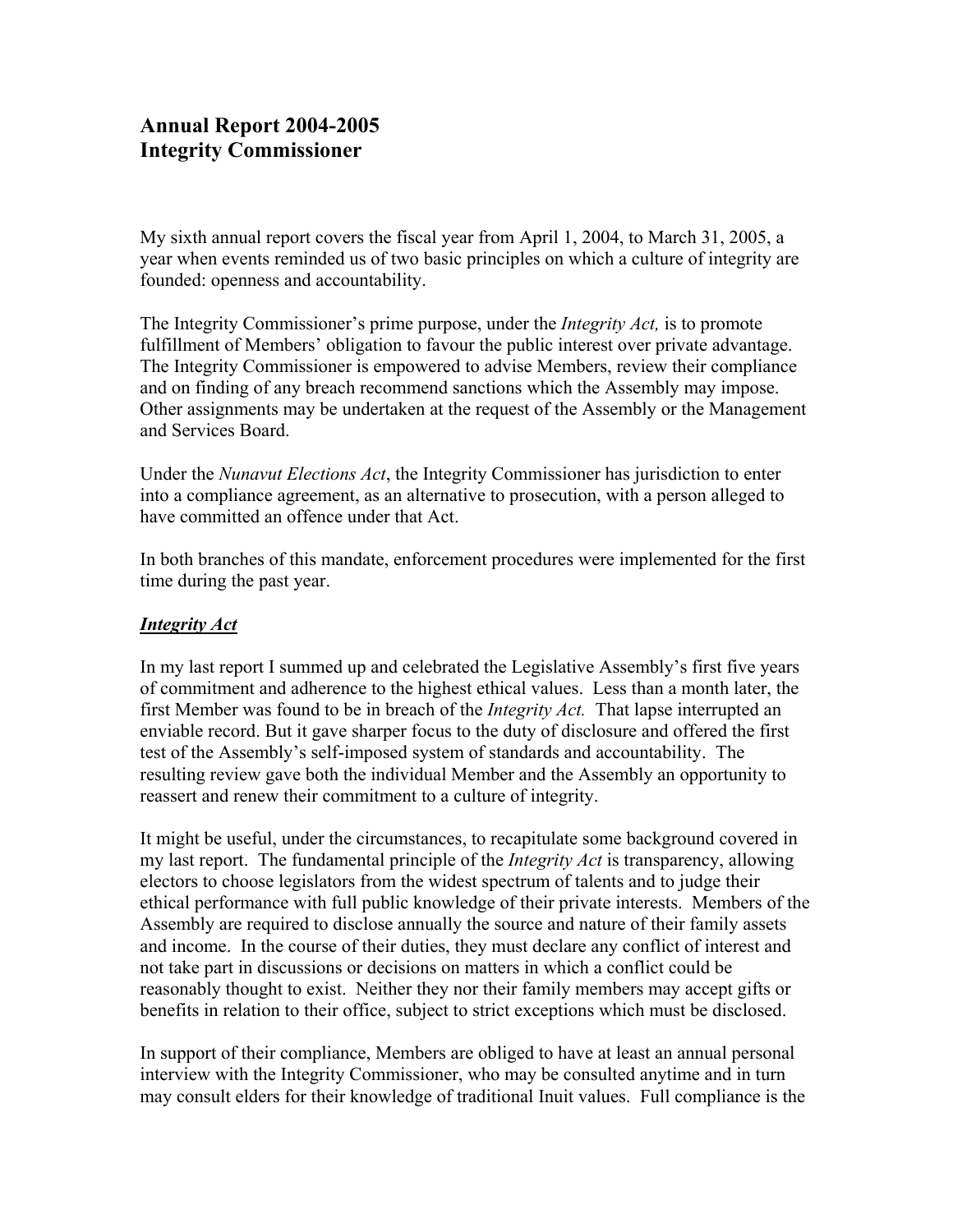expectation. However, anyone may ask that the Integrity Commissioner review a Member's compliance and, if a breach is found, recommend appropriate sanctions ranging from reprimand and public apology to financial penalties and loss of seat. The Assembly decides and the electors have the final say on election day.

On June 9, 2004, following a news report alleging breach of the *Integrity Act*, a Member requested that I initiate a review of his conduct and I immediately did so. I received his full co-operation in conducting my review and I submitted my report to the Speaker on June 24, 2004. I found that the Member had failed to disclose a liability as required by the Act and I recommended sanctions which were subsequently adopted by the Assembly and have been complied with by the Member. My report of this review is posted on my website.

In addition to providing counsel to Members individually on compliance questions, I issued an *Advisory* to all Members reiterating and expanding on a previous one which generally cautioned against accepting free air travel.

As required by the *Integrity Act,* all Members met with me at least once during the past year to review their family financial affairs and their obligations under the Act. Each was interviewed, some with spouse, during the week of March 9, 2005, in Iqaluit.

The Clerk of the Assembly informed me that every Member duly filed with him, in accordance with the Act, an Annual Public Disclosure Statement by March 11 last, the filing date fixed by me for the year 2004-5. Members' disclosure statements are open to the public through the Clerk.

Information about the Act and my office is available to the public multilingually on my website, **www.integritycom.ca**, and in a brochure, *Integrity -- A Commitment of Members of the Legislative Assembly of Nunavut,* through Members.

For Members' ready reference, each has a *Member's Integrity Act Manual***,** a looseleaf binder to which new material is to be added as it becomes available.

As well as being in Iqaluit as needed, I continued to be available through the year, by e-mail, fax, telephone and post, for consultation with the Premier, regular Members, Ministers, their staffs and officials, as well as for responding to citizens and news media.

At the request of the Clerk, I contributed to formulation of a code of conduct which was adopted by employees of the Legislative Assembly. I applaud their initiative.

Remaining unresolved is the longstanding recommendation that Deputy Ministers and those functioning at an equivalent level be subjected to the same legislated standards as **Ministers**